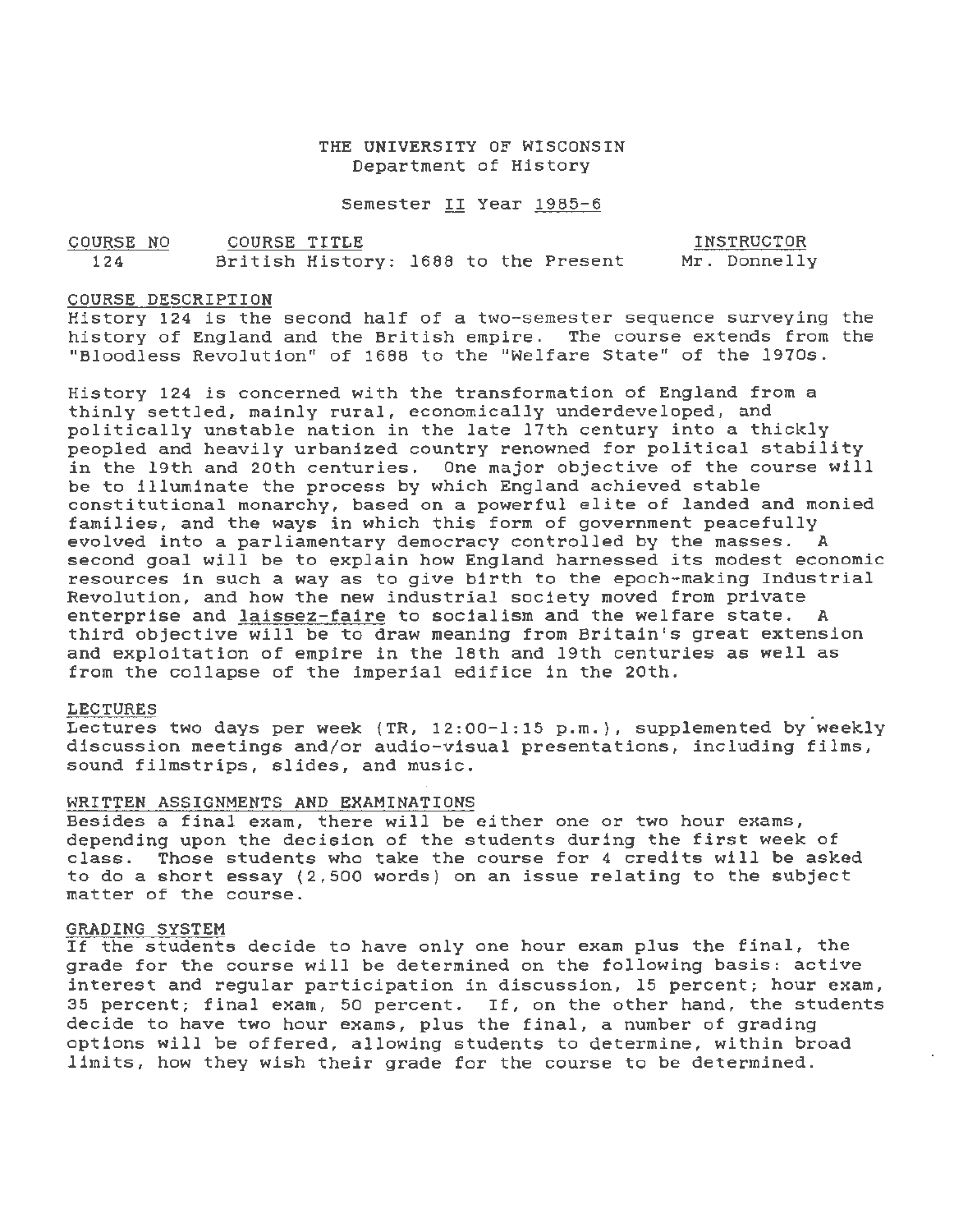REQUIRED READINGS:

Briggs, Asa, Victorian People (Chicago U.P.).

Hay, Douglas, et al., Albion's Fatal Tree: Crime and Society in Eighteenth-Century England (Pantheon Books).

Hobsbawm, E. J., Industry and Empire. Pelican Economic History of England, Vol. 3 (Penguin Books).

Porter, Bernard, The Lion's Share {Longman).

Prall, Stuart E., The Bloodless Revolution: England, 1688 (University of Wisconsin Press).

Webb, R.K., Modern England, 2nd ed. (Harper and Row).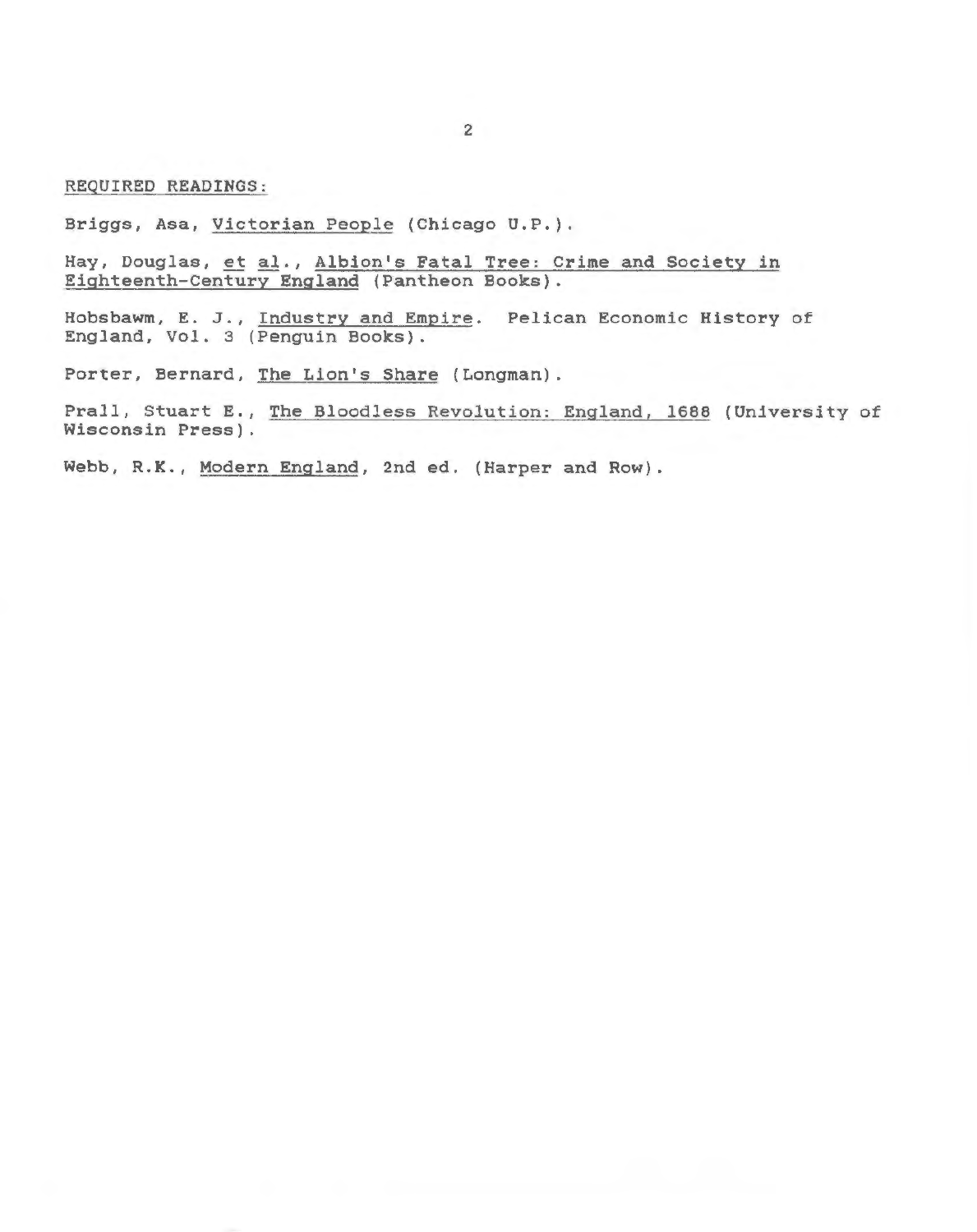GENERAL COURSE OUTLINE

Week Topic 1/21-1/24 1. Crown and Parliament under the Later Stuarts, 1660-88 1/27-1/31 2. The Bloodless Revolution: Defended and Confirmed, 1688-1714  $2/3 - 2/7$ 3. Early Eighteenth-Century England, 1714-42 2/10-2/14 4. Scotland, Ireland, and the Empire 2/17-2/21 5. The New Religion and the New Politics, 1770-89 6. The Economic Revolution, 1780-1840  $2/24-2/28$ 3/3-3/7 *1.* Britain and the French Revolution, 1789-1815 3/10-3/14 8. The Growth of Liberalism and the Triumph of Reform, 1815-47 3/17-3/21 9. Social Discord and Liberal Consensus, 1830-67  $4/1 - 4/4$ 10. The Claims of Democracy and Nationality, 1867-1900 11. Imperialism, 1870-1914  $4/7 - 4/11$  $4/14-4/18$ 12. Social Reform, 1870-1914 13. Britain and World War I  $4/21 - 4/25$ 4/28-5/2 14. The Interwar Years, 1918-39 5/5-5/9 15. Great Challenges: War, Socialism, and Prosperity,

1940-67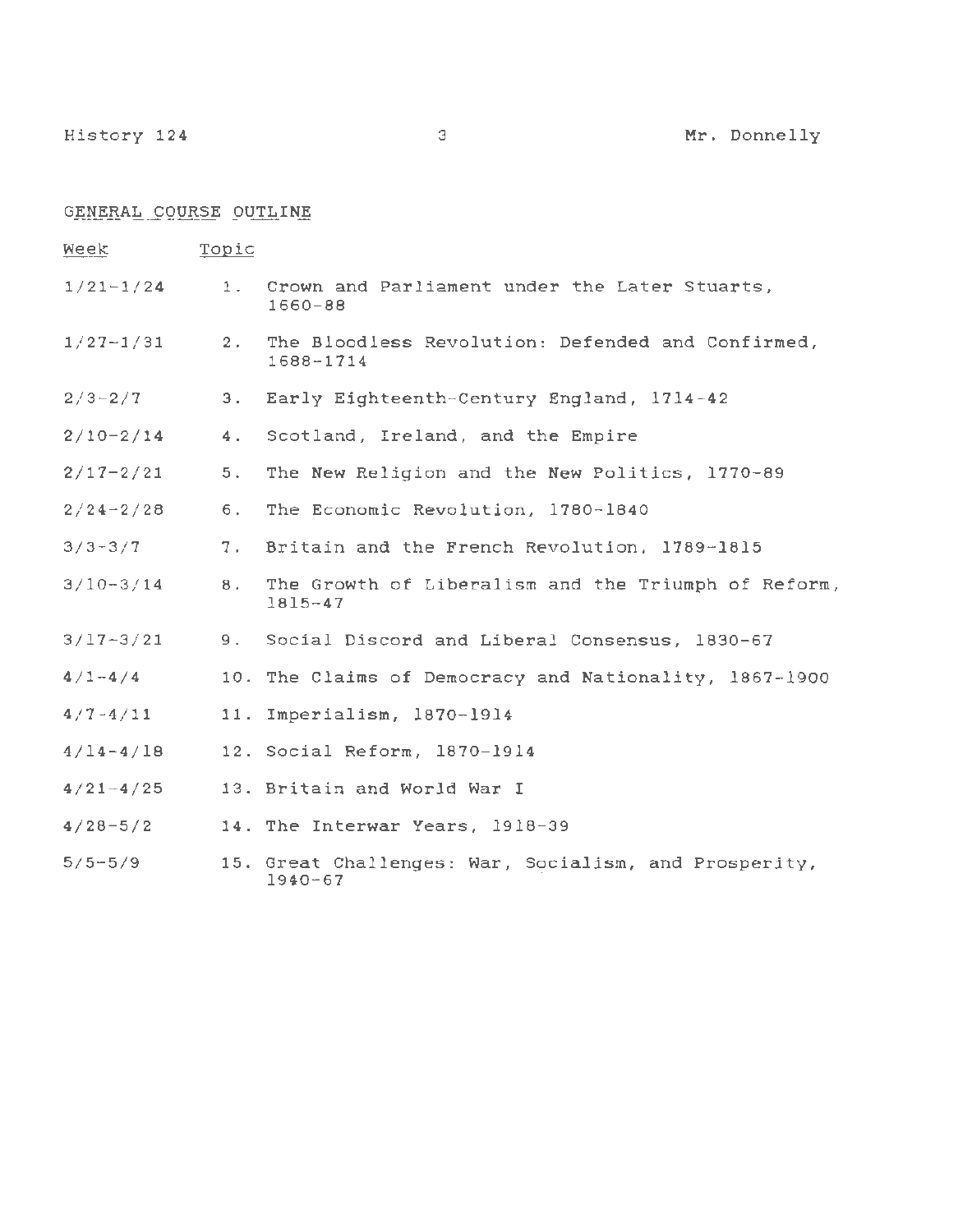UNIVERSITY OF WISCONSIN Department of History Semester II, 1985-86

| History 124   | Required Reading                                               | Mr. Donnelly                                                            |
|---------------|----------------------------------------------------------------|-------------------------------------------------------------------------|
| Week          | Topic                                                          | Readings                                                                |
| $1/21 - 1/24$ | Crown and Parliament under the<br>Later Stuarts, 1660-88       | Prall, 3-165                                                            |
| $1/27 - 1/31$ | The Bloodless Revolution: Defended<br>and Confirmed, 1688-1714 | Prall, 166-293                                                          |
| $2/3 - 2/7$   | Early Eighteenth-Century England,<br>$1714 - 42$               | Webb, $1-32$ , $42-60$ ;<br>Hay et al.,<br>$17 - 117$                   |
|               | $2/10 - 2/14$ Scotland, Ireland and the Empire                 | Webb, 60-69,<br>$73 - 81;$<br>Hay $et$ al.,<br>$167 - 308$              |
| $2/17 - 2/21$ | The New Religion and the New Politics,<br>1770-89              | Webb, 32-42,<br>$81 - 101$ ,<br>$119 - 28$                              |
| $2/24 - 28$   | The Economic Revolution, 1780-1840                             | Webb, 102-119;<br>Hobsbawn, 23-108                                      |
| $3/3 - 3/7$   | Britain and the French Revolution,<br>$1789 - 1815$            | Webb, 129-51                                                            |
| $3/10 - 3/14$ | The Growth of Liberalism and the<br>Triumph of Reform, 1815-47 | Webb, $152-233$ ;<br>Briggs, $1-139$                                    |
| $3/17 - 3/21$ | Social Discord and Liberal<br>Consensus, 1830-67               | Webb, 233-77,<br>296-312; Briggs,<br>140-299; Hobsbawm,<br>chaps. $6-7$ |
| $4/1 - 4/4$   | The Claims of Democracy and<br>Nationality, 1867-1900          | Webb, 331-45,<br>$358 - 416$ , $426 - 31$ ;<br>Porter, 1-151            |
| $4/7 - 4/11$  | Imperialism, 1870-1914                                         | $Webb, 345-358,$<br>$431 - 48$ ;<br>Porter, 152-232                     |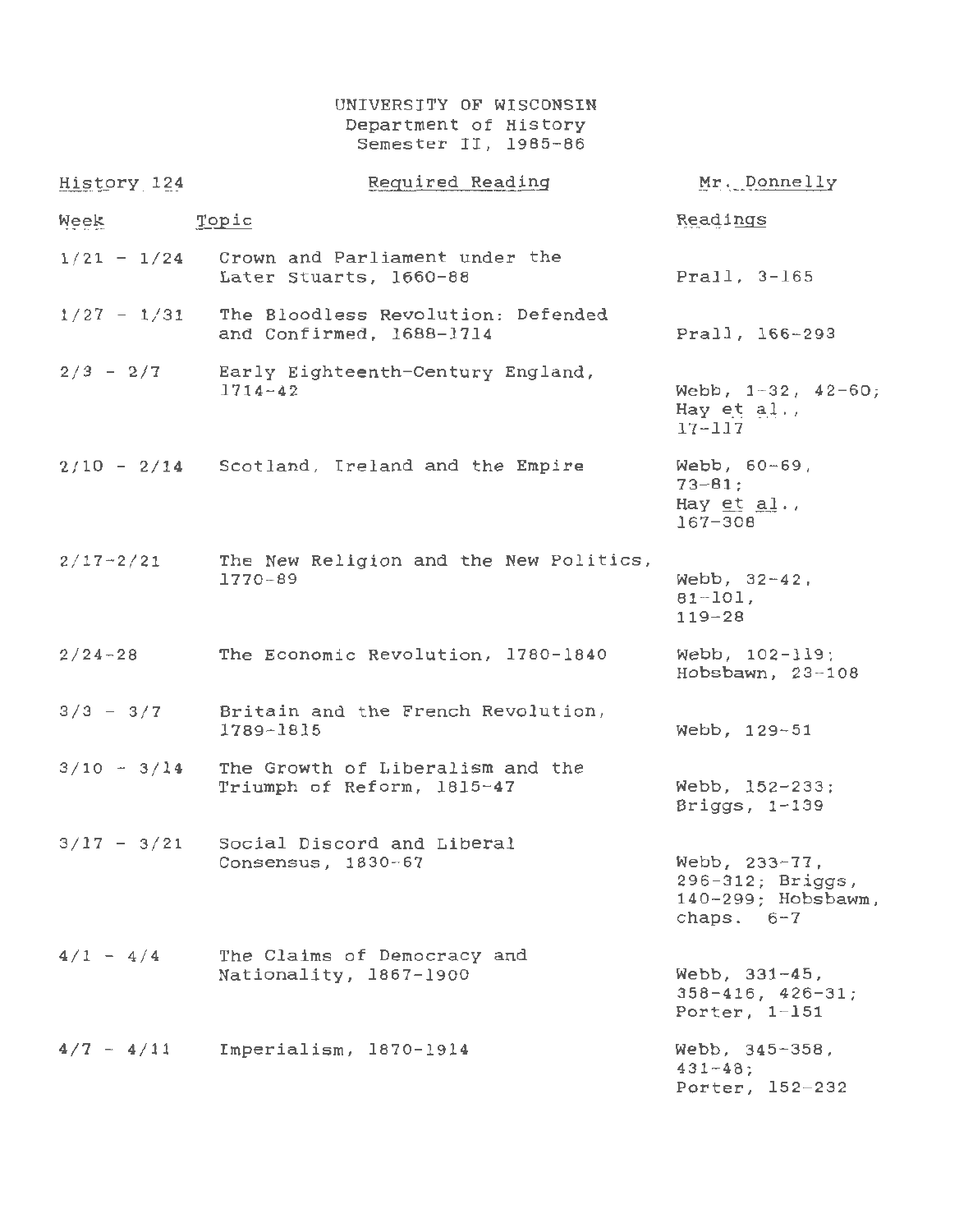| REQUIRED READING CONT'D                  | History 124                                                              |
|------------------------------------------|--------------------------------------------------------------------------|
| $4/14 - 4/18$ Social Reform, 1870-1914   | Webb, $448 - 61$ ,<br>$462 - 75$ ; Hobsbawm,<br>chaps. $8-10$            |
| $4/21 - 4/25$ Britain and World War I    | $Webb. 75-502:$<br>Porter, 233-58                                        |
| $4/28 - 5/2$ The Interwar Years, 1918-39 | Webb, $502-36$ ;<br>Porter, 259-302;<br>Hobsbawm, $207-48$               |
| Great Challenges: War, Socialism,        | Webb, 536-45,                                                            |
|                                          | $558 - 93$ :<br>Porter, 303-54;<br>$H$ obsbawm, $249-93$ ,<br>$313 - 21$ |
|                                          | and Prosperity, 1940-67                                                  |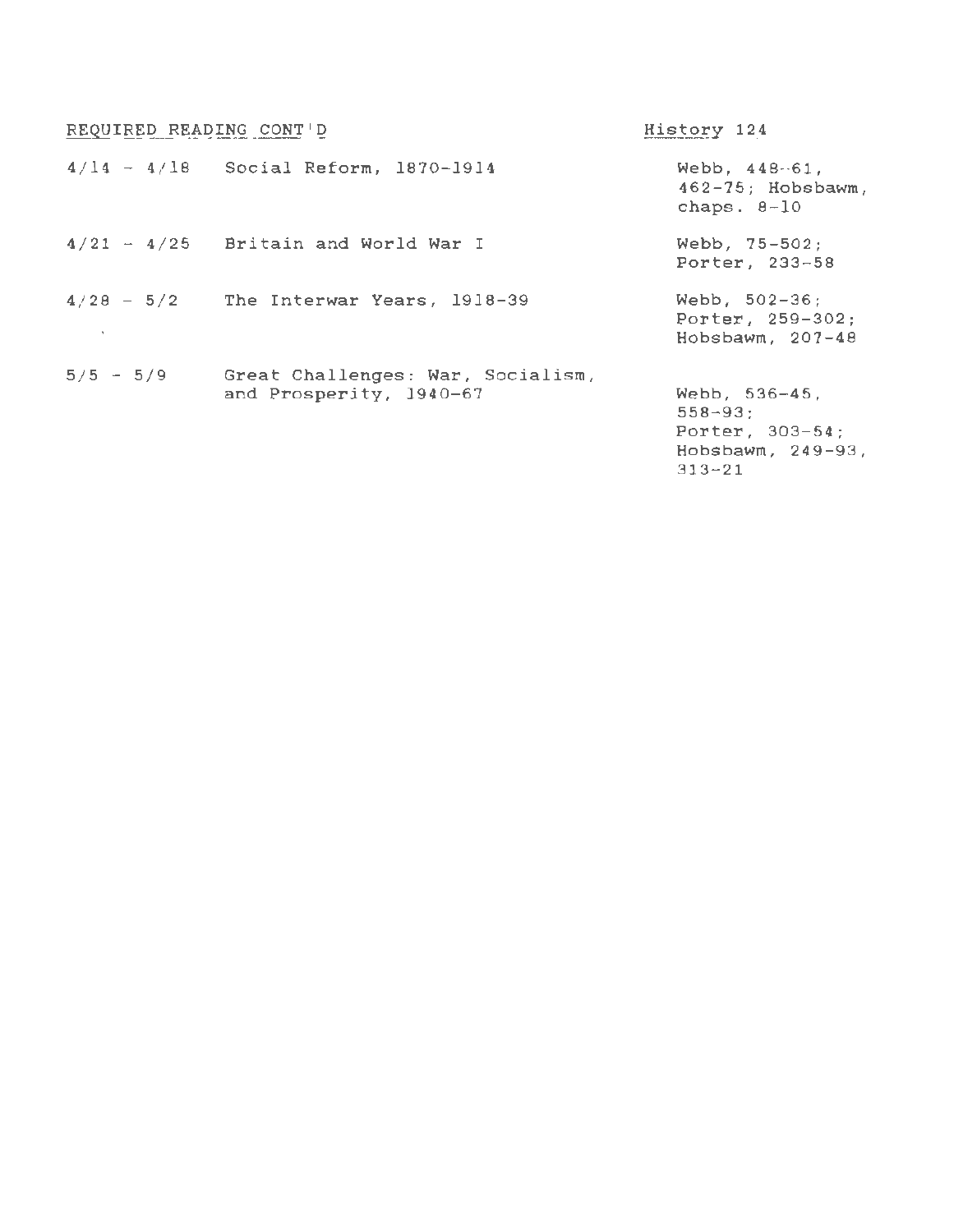# UNIVERSITY OF WISCONSIN Department of History Spring 1986

HISTORY 124

PAPER GUIDELINES MR. DONNELLY

MS . CURTIN

Four credit students are required to write an analytical essay of some 2 , 500 words based on the reading of one biography or memoir chosen from the list provided. Choose your topic with care. It is easier to write about something that interests you. Feel free to consult us about selecting a topic or book from the list. The paper is due on the last day of class, May 8. Late papers will not be accepted.

The purpose of the assignment is to develop your reading and writing skills. The topics reflect controversial areas in british historiography. The questions listed under each topic are guidelines to assist you in developing a single theme around which you will organize your paper. Consider the questions collectively as ways of defining this theme. In other words, do not select only one question if more than one is provided.

Since each of the topics concerns a controversial issue in British history, authors cited under each topic may well take different or diametrically opposed views. You may even find that the book you have chosen takes a position on a certain subject which challenges the analysis offered in your required reading or by the lecturer or T.A. You might then wish to explain why one argument is more persuasive than the other. But the important thing is that you extract from the book the author's thesis. This is the first step in reading history analytically.

In organizing your paper you might wish to adhere to the following guideli nes :

- 1) Discuss briefly the nature and significance of the general topic.
- 2) Select a theme related to this controversial phenomenon, event, or person.
- 3) Identify and describe the author's position on this theme and support your generalizations with examples.
- 4) Assess how convincingly the author has presented his/her position.

Your paper should be no less than 8 pages and no more than 12 pages long, typed and double-spaced. Most standard typewriters will yield about 250 words per page with one- inch margins. If your typewriter does not, adjust the length accordingly.

History is a literary as well as an academic discipline and as in all other fields, a clear, precise, and smooth writing style is of the utmost importance. The clarity and sharpness of your thinking about a particular subject is inevitably reflected by how well you express your thoughts on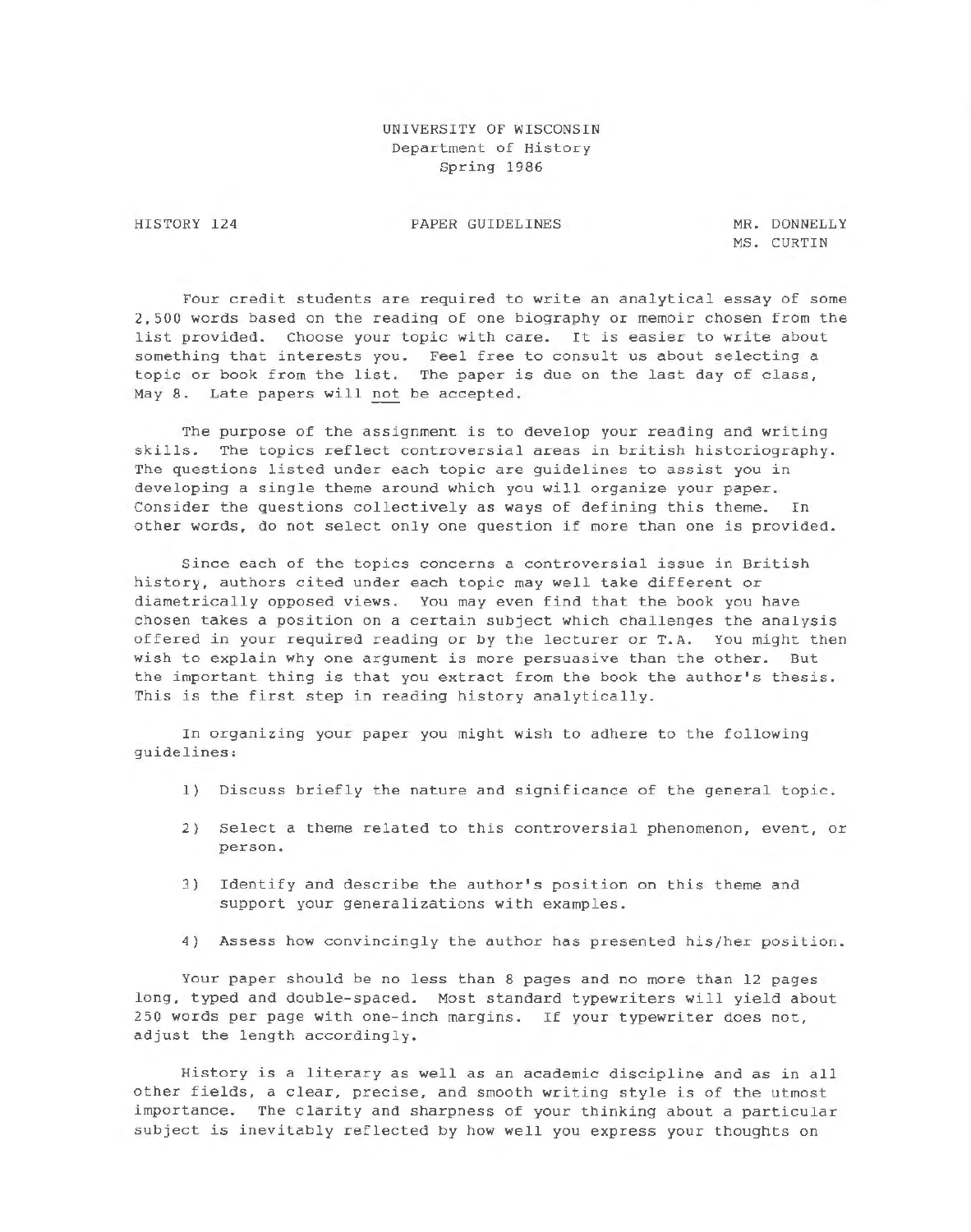paper. we are not interested in what you meant to say but in what you actually say. You will only do yourself a disservice by couching your ideas in awkward, imprecise, and unclear prose. No matter how good your writing skills are, there is always room for improvement. A wonderful and concise review of some of the basic rules of good writing can be found in William Strunk, Jr. and E. B. White, The Elements of Style, available at the University Book Store.

Another valuable resource to aid you in developing your writing style is the Writing Lab in 6171 H. C. White. In addition to providing a series of short courses on various aspects of paper writing, the Writing Lab staff will sit down with you individually to assess the strengths and weaknesses of your written work. We would strongly advise you to aim at finishing your paper a week before the due date and then taking it to the Writing Lab for revisions. You might also ask a friend to read your paper to see if you are saying exactly what you mean to say. And also give yourself enough time to polish the prose of your first draft.

Do not ignore the conventional scholarly apparatus in your essay. You must footnote 1) direct quotes and 2) the controversial opinions of others, even when you describe them in your own words. Avoid lengthy quotes. Since you are dealing with only one book you can use the following informal method of citation. Within the text place the author's last name and the page number of your reference in parentheses, for example (Prall, p. 15). You might also wish to cite relevant material from your required reading or the lectures, for example (Donnelly, month/day).

Give your paper a title which suggests the theme you are examining and make sure you have offered the full title of the book you have chosen in your first paragraph.

Spelling mistakes are intolerable . Keep a dictionary at hand when you do your final draft.

One last reminder -- do not judge a book by the number of pages it contains. It is sometimes easier to read a long book than a turgid, jargon-loaded short one. Perhaps the most entertaining book on the list of paper topics is Robert Blake's Disraeli, a modest tome of over 600 pages. Consult us for suggestions of what are "good reads, " but remember, there is no accounting for taste.

Having said all this, it may seem merciless to then tell you to have fun with the papers. For many of us the writing process serves to crystallize and sharpen our thinking, and thinking can be a very enjoyable process. Remember the words of Dorothy Parker: "I hate writing but I love having written. "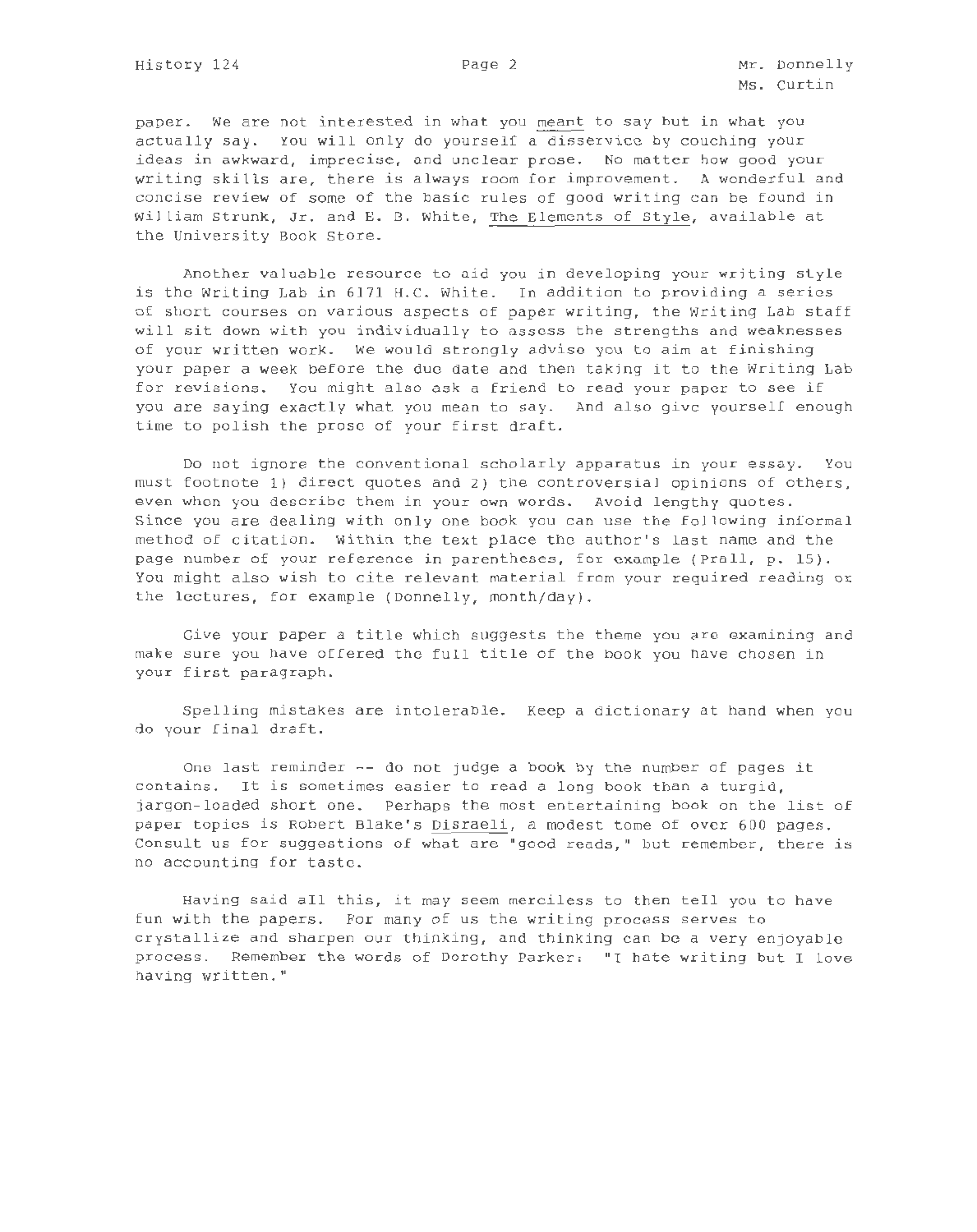# UNIVERSITY OF WISCONSIN-MADISON Depar tment of History

## May 2, 1986

History 124

# STUDY QUESTIONS Mr. Donnelly

Ms. Curtin

- 1. Much of the history of modern Britain can be written in terms of the slowly diminishing power of the landed classes--the aristocracy and the gentry . Throughout the eighteenth and early nineteenth centuries they dominated political and social life. After 1832, however , they were forced to share power with the middle classes and, to a limited degree before 1914, with the working classes as well. What was the original basis of the ascendency of the landed classes, why did it last so long, and what forces first undermined and then destroyed it?
- 2. British history between 1815 and 1914 saw three outbursts of reforming zeal: 1828-46, 1867-79, and 1906-11. Select two of these three periods. Explain why the outbursts occurred when they did, and show how the reforms altered the political and/or social life of the country.
- 3. Despite all the attention usually accorded to the three installments of electoral reform in nineteenth-century Britain, none of them brought about sweeping changes in the conduct or content of politics. Do you agree or disagree with this statement? Explain .
- 4. The mid-Victorian years (1850-75) constituted an age of political consensus, prosperity, and relative social harmony. Discuss the reasons for this new period of "equipoise" and demonstrate it with reference to two eminent Victorians as portrayed by Briggs. How do you account for the breakdown of this social equilibrium?
- 5 . Assess the roles of the economic , strategic, and humanitarian motivations for British imperialism in the late nineteenth and early twentieth centuries. Draw your evidence from at least two of the colonies discussed by Porter.
- 6. To what extent was British imperial expansion in the late nineteenth and early twentieth centuries an aspect of Britain's decline as a great power, both politically and economically?
- 7. How did Britain achieve industrial preeminence in the world, and why did she lose it?
- 8 . In the 1920s the greatest problem facing Britain was unemployment; in the 1930s it was foreign policy. Discuss both the nature of these two problems and the validity of this temporal division of them.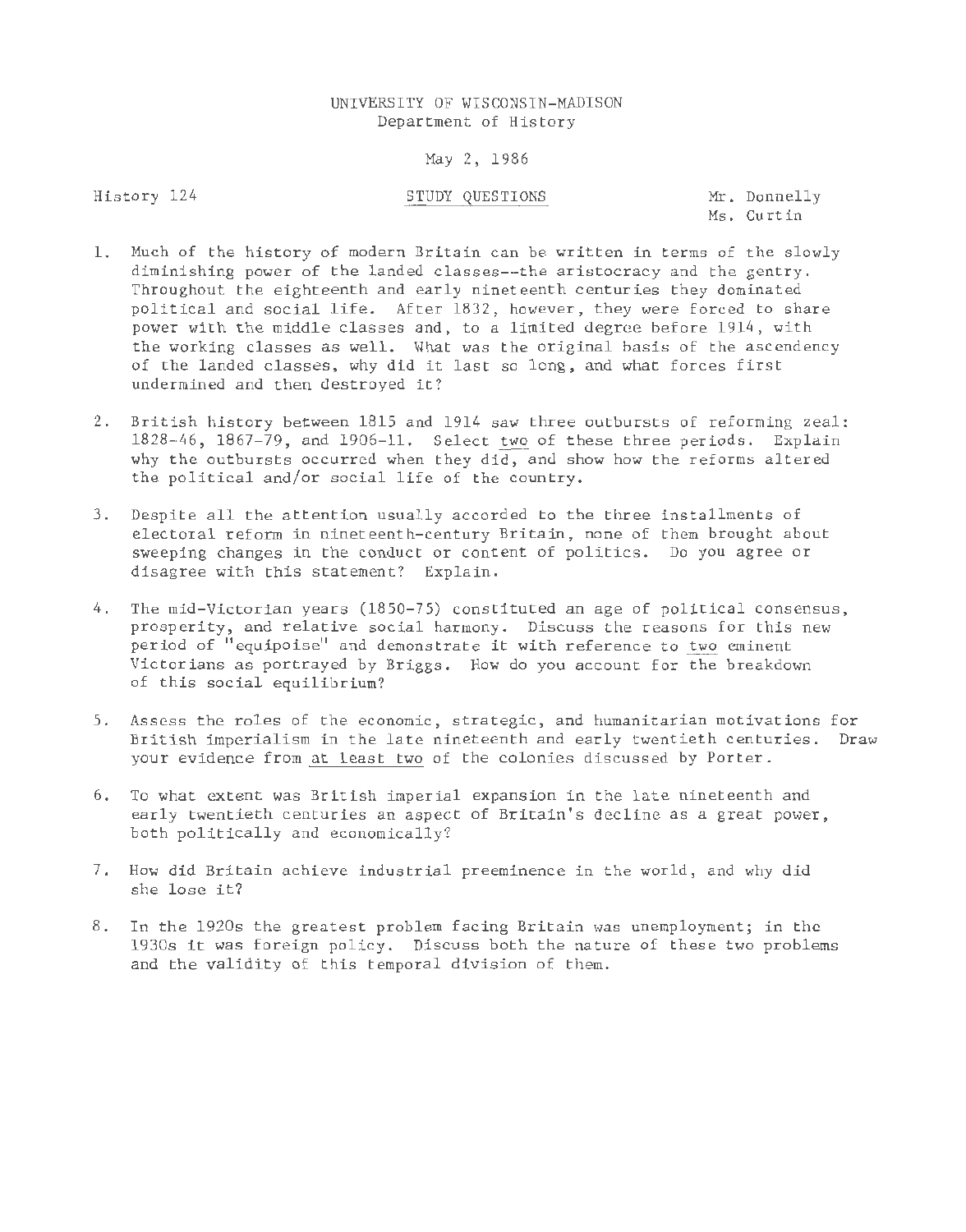Sem II - 1985

Suggested Paper Topics, 1688-1840

# Paper  $#1$

1. The Revolution of 1688: Explore the extent to which the personalities and policies of James Il and William of Orange brought about the revolution. Was William justified in assisting disaffected Englishmen in the overthrow of the hereditary monarch James? How do you account for James's tragedy? Can his failure be attributed to his own willful blunders, or were other forces at work against him? Was James a tyrant? Was William a liberator?

> Maurice Ashley, James II (1977) S.B. Baxter, William III (1966) J.P. Kenyon, Robert Spencer, Earl of Sunderland (1958) John Miller, James II: A Study in Kingship (1978) Lucille Pinkham, William III and the Respectable Revolution (1954) F.C. Turner, James II (1948)

2 . Early eighteenth century political stability: Was the source of stability the fact that Britain was a one-party state? Where did effective authority rest -- with the king or with his ministers? How do you account for \valpole's ascendancy? What factors created and/or inhibited the emergence of an effective opposition party?

> H. T. Dickinson, Bolingbroke (1970) H.T. Dickinson, Walpole and the Whig Supremacy (1976) R. Hatton, George I (1979) Betty Kemp, Sir Robert Walpole (1976) J.H. Plumb, Sir Robert Walpole (2 vols., 1956, 1960)

<sup>3</sup> . George III and the constitution: Did the king really intend to undermine the powers of parliament so as to enhance monarchical authority? How did this perception lead to political unrest in America, Ireland, and Britain? How do you account for the development of a parliamentary opposition? Did it emerge as part of a struggle for ideals and principles, or was it part of a scramble for power and office?

> s. Ayling, The Elder Pitt, Earl of Chatham (1976) John Brooke, King George III (1972) John W. Derry, Charles James Fox (1972) R.J.S. Hoffman, The Marquis: A Study of Lord Rockingham, 1730-1782 (1975) Richard Pares, George III and the Politicians (1954) P.D.G. Thomas, Lord North (1976)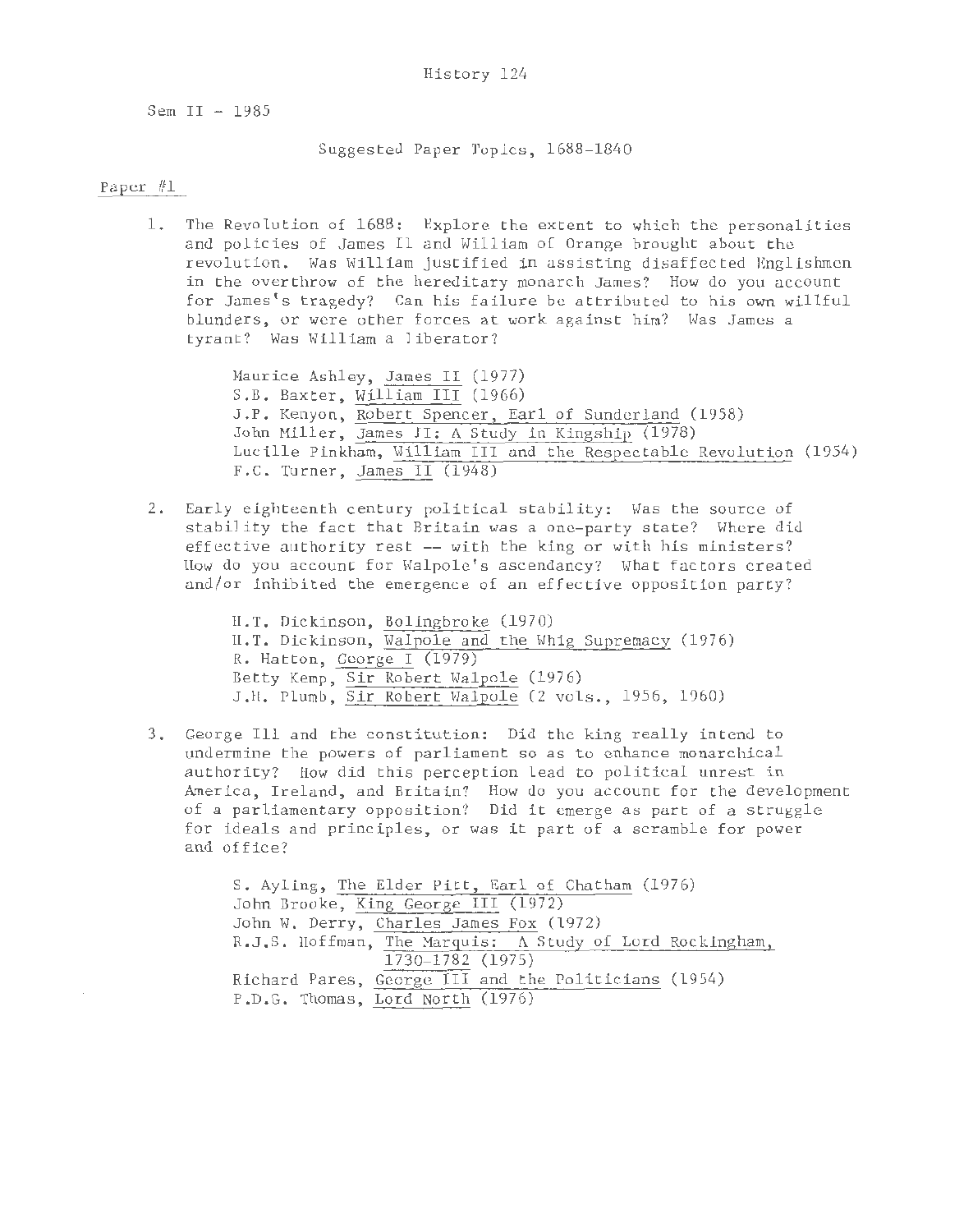4. The Evangelicals: How do you account for the emergence of this brand of religious enthusiasm? How significant was it? What areas of public policy did it affect? Was it a force for change or a counterrevolutionary movement?

> J. Baker, John Wesley and the Church of England (1970) M.L. Edwards, John Wesley and the Eighteenth Century (1933) E .M. Forster, Marianne Thornton (1956) R. Furneaux, William Wilberforce (1974) M. Gladys Jones, Life of Hannah More (1952) Standish Meacham, Henry Thornton of Clapham, 1763-1815 (1963) John Pollock, Wilberforce (1974) 0. Warner, Wilberforce and His Times (1962)

5. The radical challenge: How do you account for the emergence of political radicalism in the last quarter of the eighteenth century? How would you describe or define this radicalism? What were the ideals, principles, issues, or events that provoked the radicals to action? How revolutionary were their aims, and how serious was the threat which they posed to the established order?

> J. Bronowski, William Blake and the Age of Revolution (1972) David Freeman Hawke, Paine (1974) Peter Marshall, William Godwin (1984) Raymond Postgate, That Devil Wilkes (1929, rev. ed. 1956) George Rude, Wilkes and Liberty (1962) John W. Osborne, John Cartwright (1972) D.O. Thomas, The Honest Mind: The Thought and Work of Richard Price (1977) Claire Tomalin, The Life and Death of Mary Wollstonecraft (1974)

6. The new entrepreneurs: What kind of men were responsible for the transformation of the British economy in the eighteenth and early nineteenth centuries? To what did they owe their success? What new values did they espouse? How were they changing the lives of millions of English men and women?

> H.W.E. Dickinson, Matthew Boulton (1937) R.S. Finton and A.P. Wadsworth, The Strutts and the Arkwrights, 1758-1830 (1958) M.W. Flinn, Men of Iron: The Crowleys in the Early Iron Industry (1962) R.A.C. Parker, Coke of Norfolk: A Financial and Agricultural Study, 1707-1842 (1975) W.G. Rimmer, Marshalls of Leeds (1960) B. and H. Wedgwood, The Wedgwood Circle, 1730-1897 (1980)

 $\sim$   $\sim$   $-$ 

 $\epsilon$  ,  $\epsilon$ 

 $\sim$  0.00  $\pm$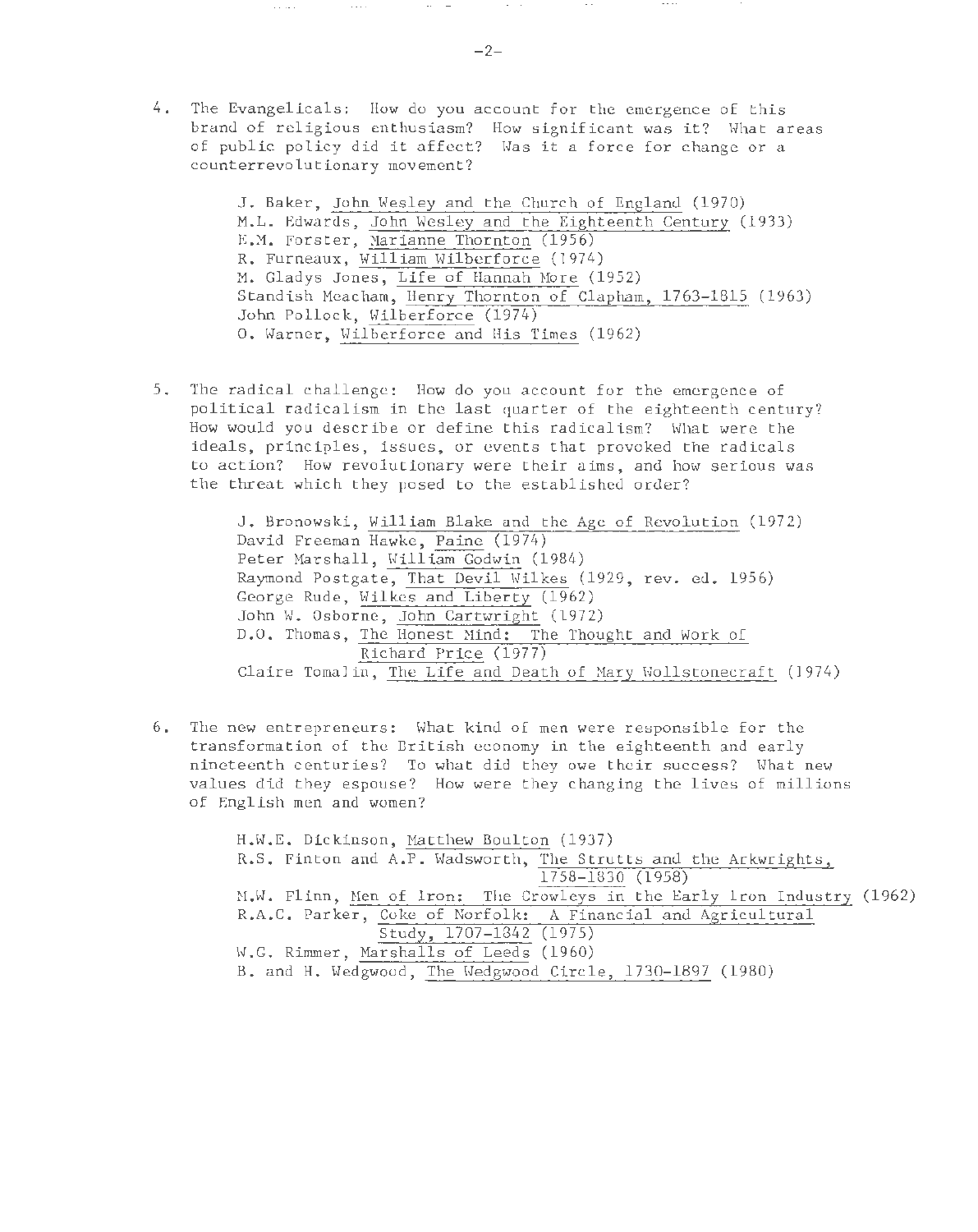7. The social radicals: Was the industrial revolution a mixed blessing? What were the social costs of transforming the English economy? What proposals were advanced to minimize costs?

> Samuel Bamford, Passages in the Life of a Radical (1841) G.D.H. and M. Cole, The Opinions of William Cobbett (1944) Cecil Driver, Tory radical: The life of Richard Oastler (1946) R.G. Kirby and A.E. Musson, The Voice of the People: John Doherty, 1798-1854: Trade Unionist, Radical and Factory Reformer (1976) J.F.C. Harrison, Quest for the New Moral World: Robert Owen and the Owenites in Britain and America (1969) John Stuart Mill, On Bentham and Coleridge, with an introduction by F.R. Leavis (1967) John W. Osborne, William Cobbett: His Thought and His Times (1966) Mary Thale, ed., The Autobiography of Francis Place (1972) Iowerth Prothero, Artisans and Politics in Early 19th-century London: John Gast and His Times (1979)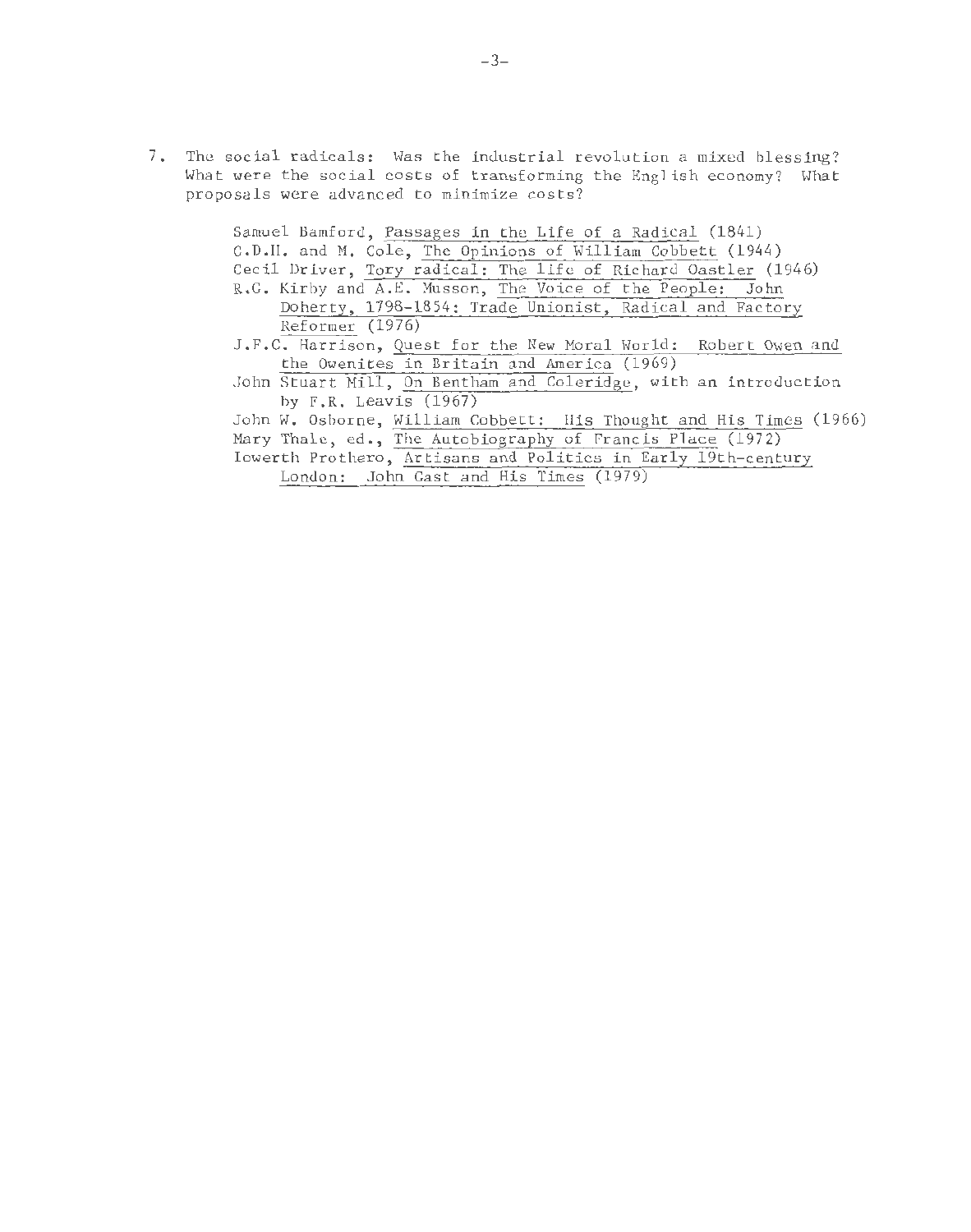Suggested Paper Topics, 1840-present

## Paper #2

1. From Tory to Conservative: Discuss the transformation of the Tory party of Robert Peel into the Conservative party of Derby and Disraeli. What effect did the split in the Tory party have on British politics in the mid-19th century? Who was to blame for this split? Assess the political acumen of Peel, Disraeli or Derby.

> Robert Blake, Disraeli (1966) Norman Gash, Sir Robert Peel (1972) W.D. Jones, Lord Derby and Victorian Conservatism (1956) Robert Stewart, The Politics of Protectionism: Lord Derby and the Protectionist Party (1971)

2. The challenge £rom Ireland: Discuss the intrusion of Irish affairs into Westminster politics. How did O'Connell or Parnell contribute to the development of British political parties? What were the Irish grievances and the remedies proposed? Why did such solutions provoke resistance in England?

```
F.S.L. Lyons, Charles Stewart Parnell (1977) 
Angus Macintyre, The Liberator: Daniel O'Connell and the 
    Irish Party (1977)
```
3 . The Chartists: How do you explain the emergence and decline of Chartism in the 1830s and 1840s? What was the Chartist program? What kind of people became involved in the movement? Were their aims revolutionary or reformist?

> Thomas Cooper, The life of Thomas Cooper, Written by Himself (1872) William Lovett, The Life and Struggles of William Lovett.... (1876) A. Plummer, Bronterre: A Political Biography of Bronterre O'Brien, 1804-1864 (1971) D. Read and E. Glasgow, Feargus O'Connor: Irishman and Chartist (1961) David Williams, Life of John Frost (1939)

4. The Victorians: Can you define a particular Victorian ethos? How does the subject of the biography you have chosen exemplify this ethos?

> Robert Blake, Disraeli (1966) Herman Ausubel, John Bright: Victorian Reformer (1966) John Clive, Macaulay: The Making of an Historian (1974) E.J. Feuchtwanger, Gladstone (1976) Gordon S. Haight, George Eliot (1968)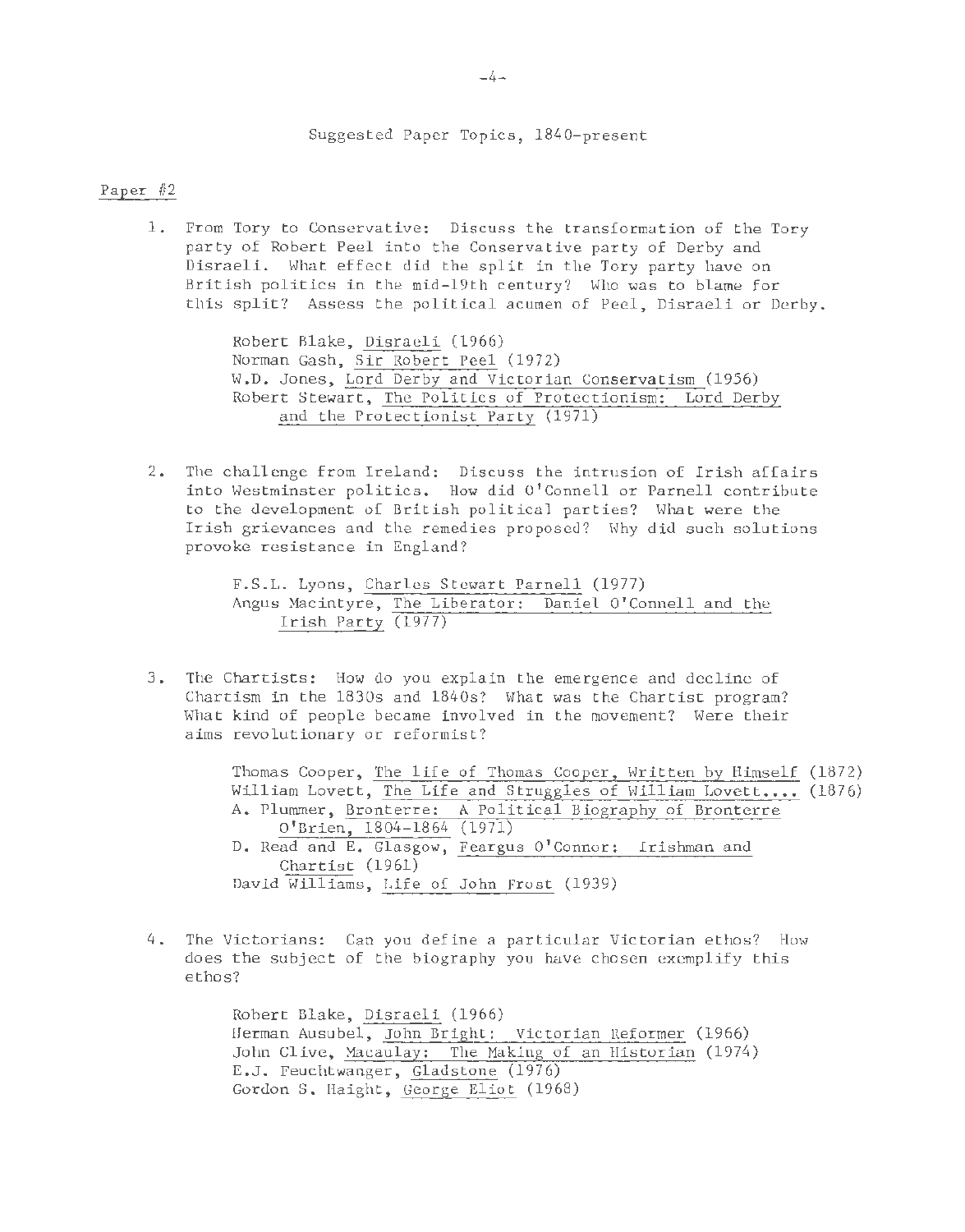Sir Philip Magnus, Gladstone (1954) J . D.Y. Peel , Herbert Spencer : The Evolution of a Sociologist (1971) Keith Robbins , John Bright (1979) John M. Robson, The Improvement of Mankind: The Social and Political Thought of John Stuart Mill (1968) Alan Ryan, John Stuart Mill (1970) Robert K. Webb, Harriet Martineau: A Radical Victorian (1960) Cecil Woodham-Smith, Florence Nightingale (1950)

5. Labour finds a voice: How do you account for the aggressiveness of the working class and its champions through trade unionism, politics, or socialist movements in the late nineteenth and early twentieth centuries? How did the conditions of the time foster such assertiveness? What challenge did Labour pose to the established order? What were their grievances and aims? Were they revolutionary or reformist?

> Margaret Cole, Growing Up into Revolution (1926) Michael Foot, Aneurin Bevan (vol. 1, 1962) Yvonne Kapp, Eleanor Marx (2 vols., 1972) Jenny Lee, My Life with Nye (Aneurin Bevan) (1980) Tom Mann, Memoirs (1967) David Marquand, Ramsay MacDonald (1977) Hannah Mitchell , The Hard Way Up (1977) K.O. Morgan, Kier Hardie (1967) Kelly Muggeridge and Ruth Adam, Beatrice Webb (1967) Sheila Rowbotham, A New World for Women: Stella Brown (1977) Ben Tillett, Memories and Reflections (1931) Dona Torr, Tom Mann and His Times (1956) Beatrice Webb , My Apprenticeship (1926)

6. Lloyd George: Was he a statesman or an opportunist? Was he an asset or a detriment to the Liberal party?

> John Campbell, Lloyd George: The Goat in the Wilderness (1977) John Grigg, The Young Lloyd George (1976) John Grigg, Lloyd George: The People's Champion (1978) Tom Jones, Lloyd George (1951) Kenneth 0, Morgan, Lloyd George (1974) Peter Rowland, Lloyd George (1976)

7 . The impact of World War I: Discuss the shock produced by the Great War at home or at the front. Why can it be said that August 1914 was the end of an era, of a way of life never to be retrieved? What lessons did survivors learn from the war?

> Enid Bagnold, Diary Without Dates (1918) Vera Brittain, Testament of Youth (1933) Robert Graves, Good-bye to All That (1929) Christopher Hassall, Rupert Brooke (1964) Siegfried Sassoon, Memoirs of an Infantry Officer (1967) Siegfried Sassoon, Siegfried's Journey, 1916-20 (1946)